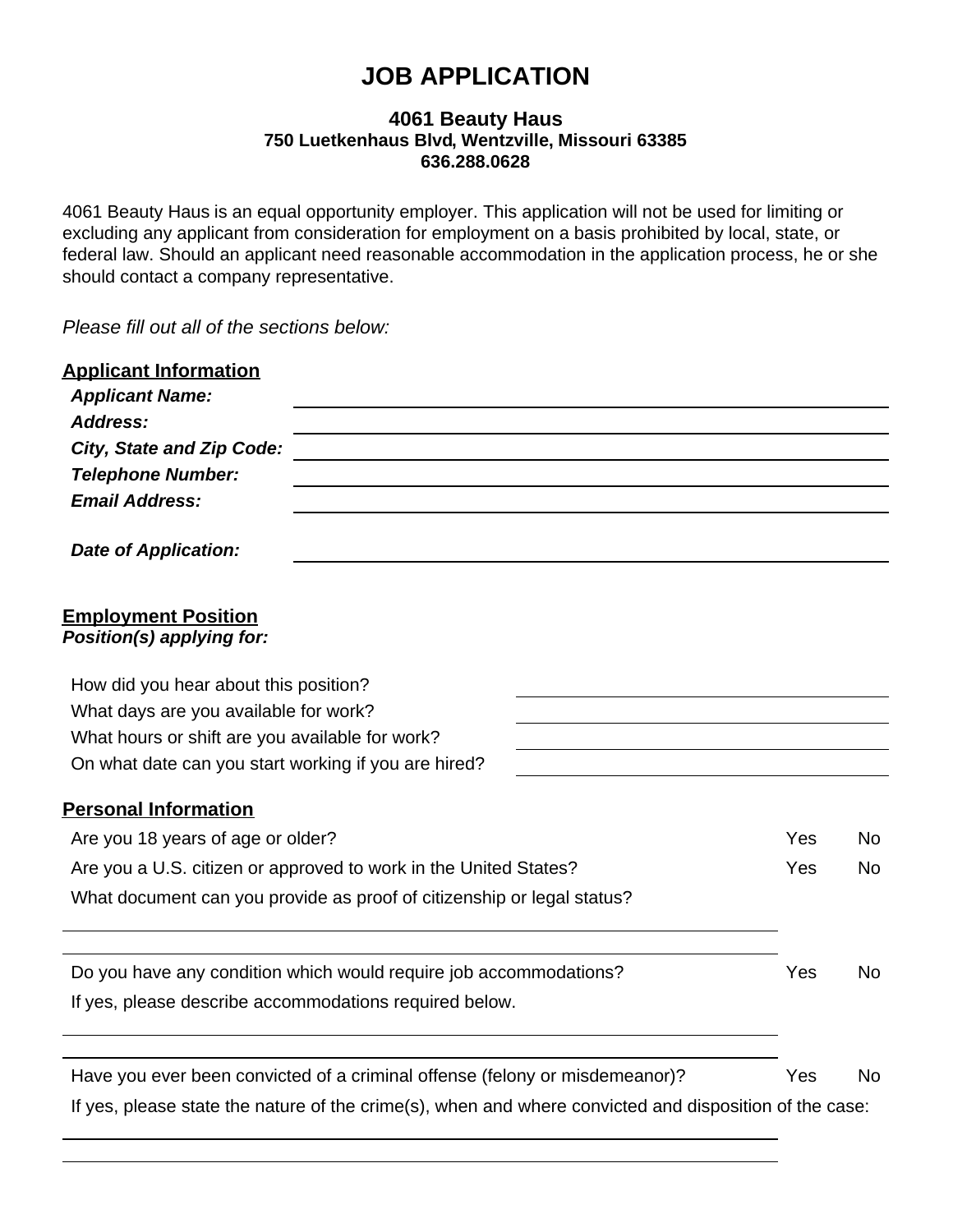# **Job Skills/Qualifications**

Please list below the skills and qualifications you possess for the position for which you are applying:

*(Note: 4061 Beauty Haus complies with the ADA and considers reasonable accommodation measures that may be necessary for eligible applicants/employees to perform essential functions. It is possible that a hire may be tested on skill/agility and may be subject to a medical examination conducted by a medical professional. )*

# **Education and Training**

#### **High School**

| Name | City.<br>State)<br>.ocation | Year<br>Graduated | Dearee<br>Earned |
|------|-----------------------------|-------------------|------------------|
|      |                             |                   |                  |

## **College/University**

| Name | City.<br>State)<br>∟ocation | Year Graduated | Earned<br>Dearee : |
|------|-----------------------------|----------------|--------------------|
|      |                             |                |                    |

### **Vocational School/Specialized Training**

| Name | $^{\circ}$ City<br>State,<br>.ocation | Year v<br>Graduated | arned<br>aannar<br>$\sim$ |
|------|---------------------------------------|---------------------|---------------------------|
|      |                                       |                     |                           |

#### **Military:**

Are you a member of the Armed Services?

What branch of the military did you enlist?

What was your military rank when discharged?

How many years did you serve in the military?

What military skills do you possess that would be an asset for this position?

| <b>Previous Employment</b><br><b>Employer Name:</b> |  |  |
|-----------------------------------------------------|--|--|
| Job Title:                                          |  |  |
| <b>Supervisor Name:</b>                             |  |  |
| <b>Employer Address:</b>                            |  |  |
| City, State and Zip Code:                           |  |  |
| Employer Telephone:                                 |  |  |
| Dates Employed:                                     |  |  |
| Reason for leaving:                                 |  |  |